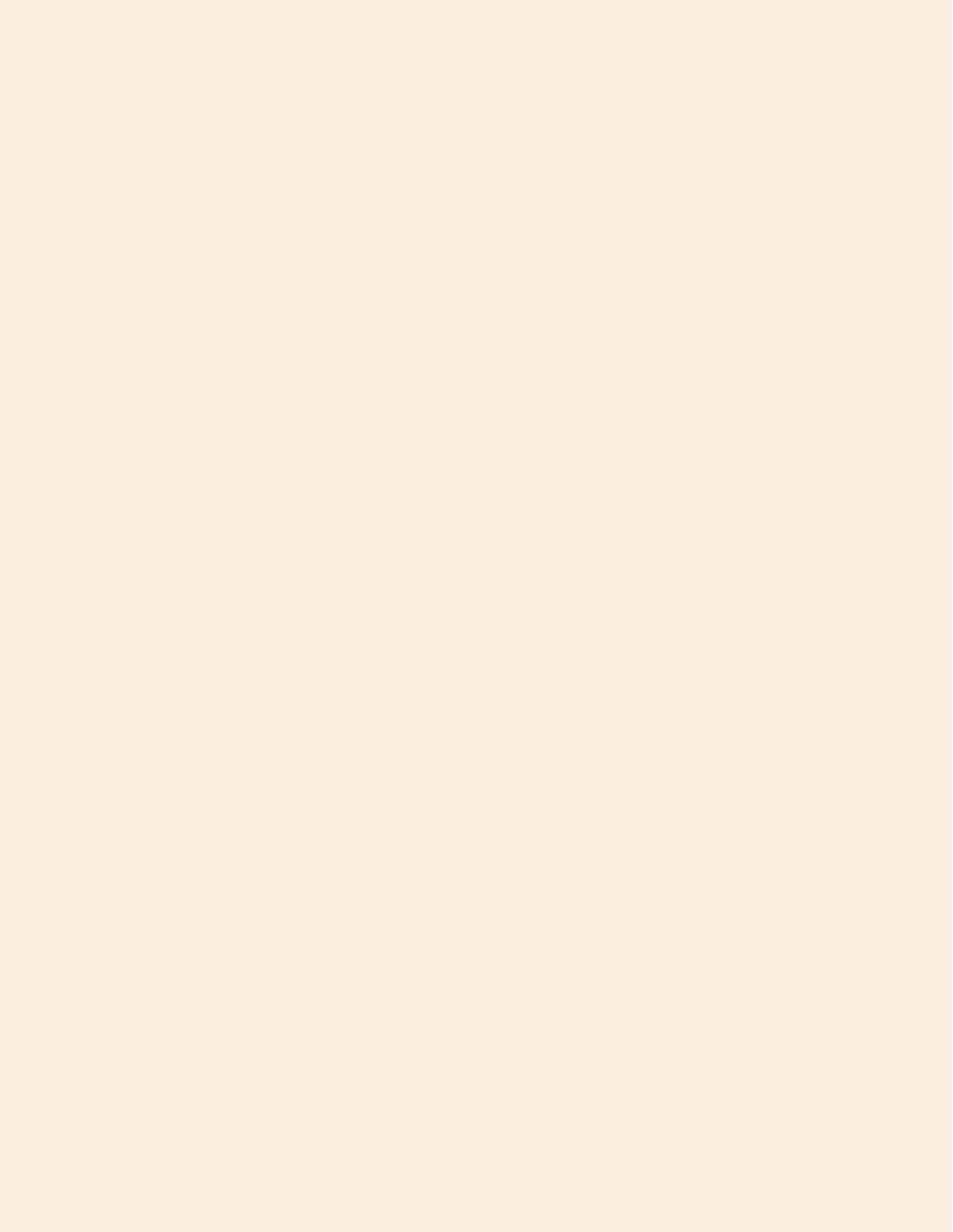# Protocol for Using Neuro Probe Reusable Multiwell Chemotaxis Chambers

Neuro Probe reusable chambers are made of acrylic. Please refer to the cleaning and sterilizing instructions and other warranty information at the end of this protocol for proper care of this instrument.

This protocol refers to three different chambers, the AP48, AA12 and AA10. Exposed filter areas and well volumes are as follows:

| Stock# | Number of Wells | <b>Filter Area</b>   | <b>Lower Well Volume</b> | <b>Upper Well Volume</b> |
|--------|-----------------|----------------------|--------------------------|--------------------------|
| AP48   | 48              | $8 \text{mm}^2$      | $25 \mu L$               | $50 \mu L$               |
| AA12   |                 | $18 \text{mm}^2$     | $150 \mu L$              | $100 \mu L$              |
| AA10   | 10              | $50$ mm <sup>2</sup> | $400 \mu L$              | $285 \mu L$              |

### **Preparing the Bottom Chamber**

*Note:* the following directions assume that you are working with polycarbonate filters. If you are working with cellulose nitrate filters, please contact Neuro Probe customer service to request staining protocols or find them on our website: www.neuroprobe.com.

- 1. Adjust a variable volume micropipette with a 1mm tip so that the ejected liquid fills a bottom well. The volume should be such that a slight positive meniscus forms when the well is filled; this prevents air bubbles from being trapped when the filter is applied.
- 2. Orient the bottom plate on a flat surface so that the NP trademark is at the upper left. Warm chemoattractants or control reagents to about 37°C and de-gas them by vortex or vacuum. Fill the bottom wells, completing the filling in no more than 5 minutes to prevent excessive evaporation.
- 3. Cut 1mm off the corner of a filter membrane and orient it with the cut corner at the upper left. Lift the filter by the ends with two forceps, hold it evenly over the filled wells, and lower it onto them, allowing the middle portion of the filter to make contact first *(see Fig. 1)*. The filter position can be adjusted at this point, if necessary, but note that too much movement will cause contamination between wells *(see Fig. 2)*.





Figure 2

4. Apply the silicone gasket with its cut corner at the upper left, then the top plate, aligning its trademark with the trademark on the bottom plate. Push the top plate down firmly and do not let go; this helps prevent air bubbles from being drawn in and trapped in the bottom wells. With your free hand apply and tighten the thumb nuts until finger-tight. Snug all the nuts, then tighten them alternately from side to side. Do not tighten one side first, as that may cause the top plate to rock and pull in bubbles. Do not use pliers or other tools to tighten them.

5. If you will be using an AP48 template (stock# P48TM) to help locate cell sites on filters, please refer to that protocol at this time.

#### **Preparing and Adding Responding Cells**

1. In the upper wells the concentration of cells in the media suspension should be adjusted so that the desired number of cells are contained in the appropriate volume. E.g., the exposed filter area for each well of an AP48 is 8mm2, so a suspension of 8,000 cells in 50µL will yield 1,000 cells/mm<sup>2</sup>, and 50,000 cells in 50mL will yeld approximately 6,000 cells/mm2.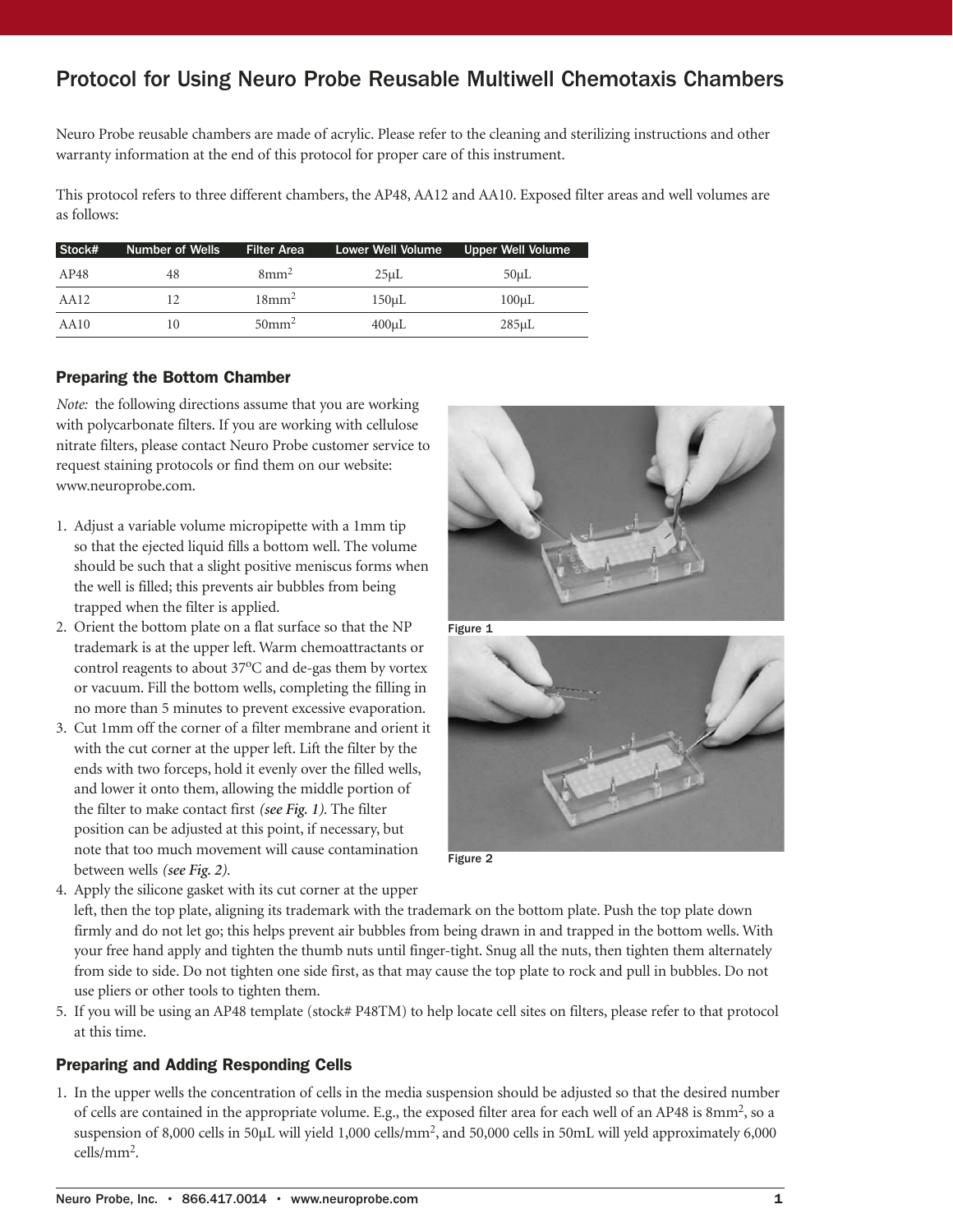- 2. Pipette cell suspension into each upper well, adjusting the volume so that the filled wells have a slight positive meniscus. Hold the pipette at a steep angle so that the end of the pipette tip rests against the wall of the chamber just above the filter, and the side of the tip rests against the top rim of the well. Eject the fluid with a rapid motion to dislodge air in the bottom of the well.
- 3. Check for trapped bubbles in the upper wells. One easy way to do this is to look at the reflections of overhead lights in the meniscuses: a well with an abnormally large positive meniscus usually has a trapped air bubble. To remove any bubbles, suck the well completely dry with a suction line and disposable pipette tip, then refill it.
- 4. For most chemotaxis assays the filled chamber is incubated at  $37^{\circ}$ C in humidified air with  $5\%$  CO<sub>2</sub>. Incubation times vary considerably depending on cell types and chemotactic factor(s). One good way to determine the optimum incubation time is to use 6-12 blind well chambers (e.g. catalog #BW100) set up as negative controls and placed simultaneously in the incubator. Remove one blind well after a set period (e.g. 30 minutes), and remove the rest sequentially, one every 5 minutes. Stain the filters and examine them to see how long it has taken for unstimulated cells to migrate through the polycarbonate filter. (Or, if you are using cellulosic filters, to migrate to a specified optimum depth.)

### **Staining Polycarbonate Filters**

Implements described in the following procedures are available in an accessory pack (stock# P48AP), or they may be purchased separately.

- 1. Aspirate fluid from the top wells or empty them by shaking the chamber over a sink or container.
- 2. Remove the thumb nuts while holding down the top plate, and invert the entire chamber onto a paper towel. Grasp the four corners of the top plate (now on the bottom) and push down evenly so that it stays level as it drops to the table *(see Fig. 3)*. If the gasket should hang up on the post hardware, carefully push it down evenly onto the plate. Take care not to touch the filter, which should be stuck to the gasket. Immerse the remaining plate (with stud hardware in place) in cool distilled water.
- 3. The migrated cells are now facing up on the filter this side of the filter is henceforth referred to as the "cell side." Lift up one end of the filter with forceps and catch 1mm of the edge in the wide plastic filter clamp *(see Fig. 4)*. Lift the filter and quickly attach the small SS clamp to the edge of the free end. Keeping the cell side up, wet the underside (non-migrated cell side) of the filter in a dish containing PBS *(see Fig. 5)*. Do not let the PBS wash over the cell side of the filter.
- 4. Holding the filter by the large clamp, with the small clamp attached to the other end and hanging free, wipe the cells off the non-migrated side of the filter by drawing the filter up over the wiper blade *(Fig. 6)*. The blade should first contact the filter just below the jaws of the wide clamp. Use only gentle pressure against the blade, and maintain an angle of about 30° from the vertical for the portion of the filter above the wiper. It is important to complete the wiping carefully and quickly so that the cells will not dry on the filter. Drying takes place in 10-20 seconds, and will prevent complete removal of the non-migrated cells.
- 5. Clean the wiper with a cotton swab, wet the underside of the filter again in PBS and repeat Step 4. Clean the wiper again, then wet the filter a third time in PBS and repeat Step 4.



Figure 3



Figure 4



Figure 5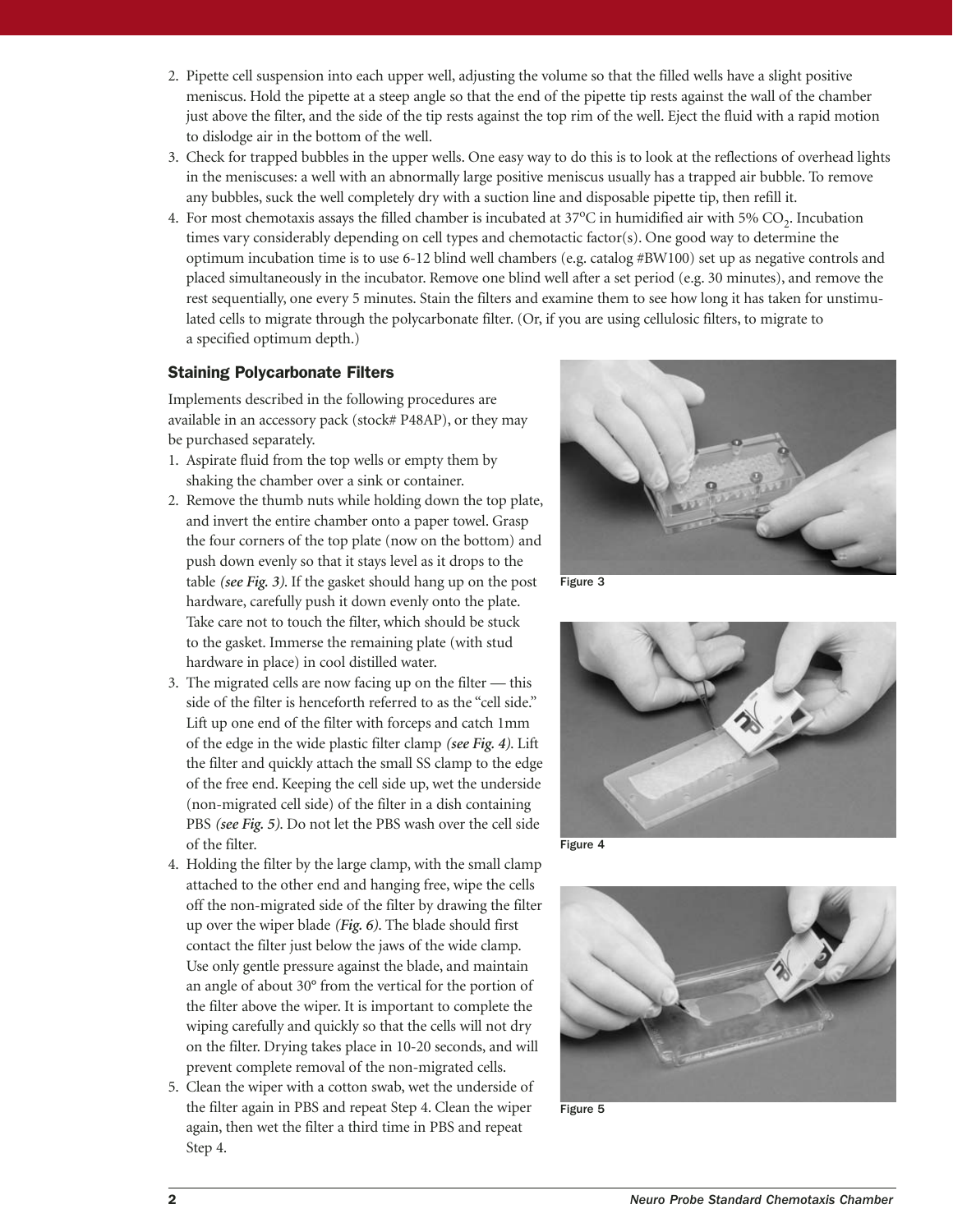- 6. For granulocytes and monocytes, carefully immerse the filter in methanol (or other fixative recommended by your dye manufacturer), then place the filter cell side up on a disposable lint-free towel for air drying. Rinse all chamber components in cool distilled water. For other kinds of cells, consult the literature for staining techniques.
- 7. When the filter is dry, clamp the edge of one end with a large filter clamp, weight the other end with a small filter clamp and stain in Diff-Quik® or equivalent dye, according to the manufacturer's instructions. To avoid contaminating the chamber components with stain, it is convenient to have two sets of filter clamps, one for removing the filter from the gasket, and one for staining.



Figure 6

8. Place the wet filter cell side up on a 50 x 75 microscope slide to dry. When the filter is dry, center it on the slide and place a drop of immersion oil on it. Rub the oil over the filter with a smooth, blunt instrument to remove all bubbles and wrinkles. The filter is now ready for counting.

# **Cleaning After Each Use**

This is a precision instrument; it should be handled and washed individually. Hard objects, including the hardware mounted in the bottom plate, should not be allowed to bang into the sealing surfaces of the chamber.

- 1. Soak components in distilled or deionized water without delay after each use to prevent proteins from drying on the instrument. The chamber may be reused immediately.
- 2. To clean after use, rinse all parts in running distilled or deionized water.
- 3. Remove residual water from each well in bottom chamber with a disposable pipette tip on a suction line, and let chamber components air dry at room temperature under a protective paper towel, or blow dry with *clean* compressed gas, e.g. nitrogen.

## **Periodic Cleaning**

Proteins and other contaminants sometimes accumulate on the walls of the wells in the chamber and the gasket. This can happen quickly depending on the nature of the solutions used. Accumulation is immediate and severe if protein solutions are ever allowed to dry in the wells. Periodic soaking of all the chamber components in Terg-a-Zyme® or equivalent enzyme active detergent (available from most major laboratory suppliers) for 1-3 hours at 60°C, usually removes these residues. Follow with thorough rinsing under running distilled or deionized water and soaking in same overnight. Chambers can be cleaned this way as often as necessary; even weekly cleanings will not damage the chamber.

If continued contamination is indicated by the presence of erratic results, or by negative controls migrating faster than normal, the gasket is often the source of the problem. The gasket should be soaked in hot Terg-a-Zyme® at 100°C, and ultrasonically cleaned if possible. The gasket is very heat and scratch resistant, but very sensitive to solvents, which make it swell. A pipe cleaner may be used in the holes of the gasket (but not the chamber). If problems persist after this treatment, we recommend two courses of action. First, run some controls in blind well chambers parallel to the 48 well chamber. Since blind well chambers don't use gaskets, this will help determine if the gasket in your mulitwell is contaminated. Second, keep a spare gasket on hand and replace the old one.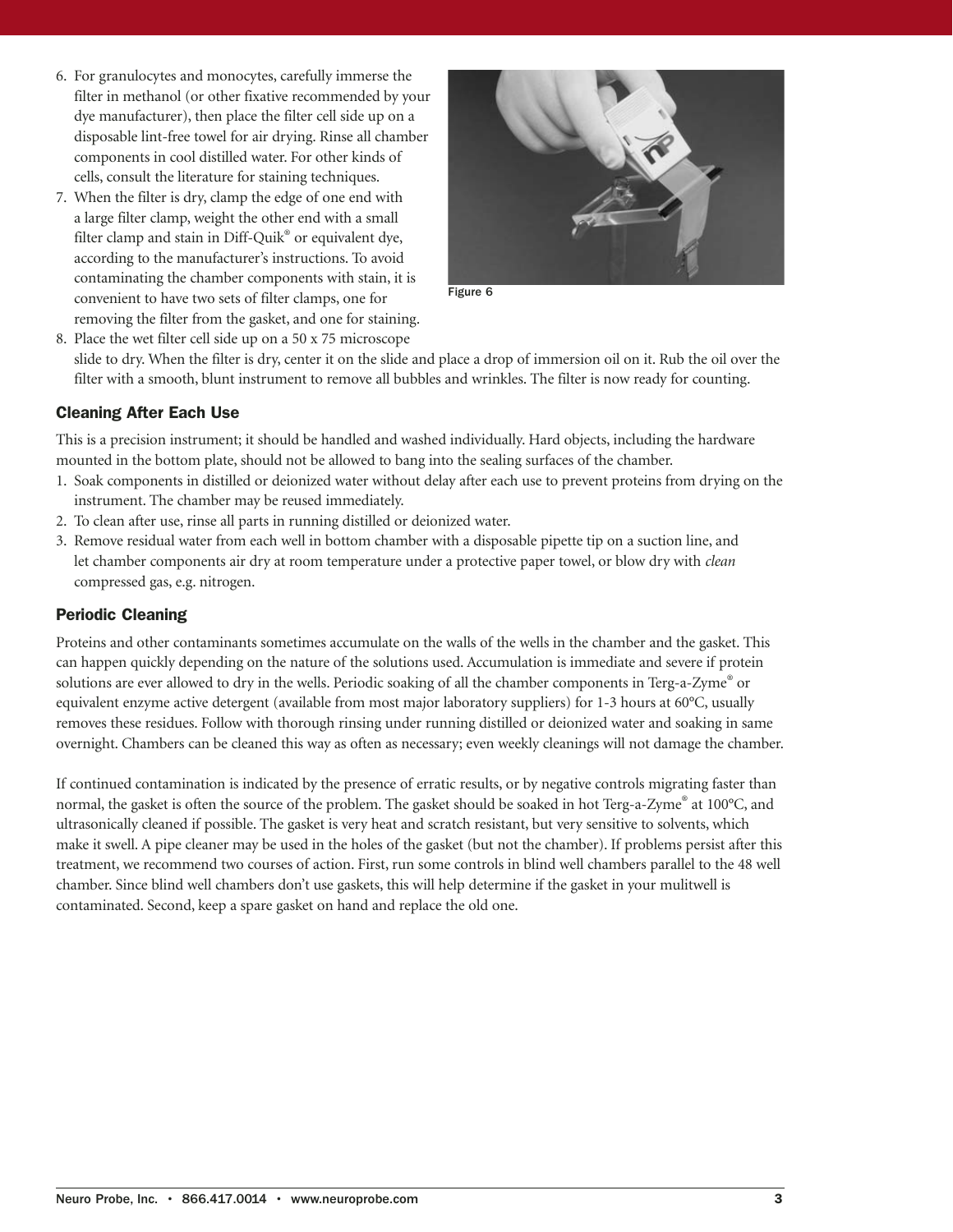#### **Chamber Sterilization**

#### **Never autoclave chambers or expose them to solvents, including** *alcohol***. Both can cause permanent damage to acrylic components.**

If sterilization is required due to the presence of pathogens or for studies with long incubation times, acrylic and metal components may be sterilized in one of three ways:

- 1. gas sterilization with ethylene oxide
- 2. soaking for 30-60 minutes in 1 molar sodium hydroxide at 60°C, followed by thorough rinsing in sterile deionized water in a sterile environment
- 3. soaking in weak chlorine solution (1 T Clorox®/gallon distilled or deionized water) for 30-60 minutes, followed by soaking in sterile deionized water in a sterile environment. This will usually kill all bacteria; if other pathogens are present the strength and/or duration of the soak may need to be modified.

The *gasket only* may be autoclaved or boiled in deionized water. Avoid immersing the gasket in chlorine or sodium hydroxide solutions; it will absorb, and later bleed these solutions.

#### **Failure to Adhere to these Warnings Immediately Voids the Warranty**

- **NEVER** allow acrylic chamber components or silicone gasket to come in contact with solvents (e.g. ALCOHOL, acetone, carbon tetrachloride, etc.). **DO NOT** spray with solvents as preparation for work under a hood. Solvents create microscopic cracks in machined acrylic; when the instrument comes under normal stress (as in during assembly), serious fractures will develop at the points of greatest pressure.
- **NEVER** autoclave acrylic chambers; they will warp, deform or melt.
- **NEVER** place acrylic components in a drying oven or under UV light.
- **NEVER** immerse acrylic components of chamber in water hotter than 60°C. Ultrasonic cleaning of acrylic components is NOT recommended.
- **NEVER** allow solutions, especially ones containing proteins, to dry on chamber components.
- **NEVER** blow dry with compressed air containing oil or other contaminants.

#### **References**

Falk, Goodwin and Leonard, "A 48 Well Micro Chemotaxis Assembly for Rapid and Accurate Measurement of Leukocyte Migration," 1980, *Journal of Immunological Methods*, 33, 239-247.

Harvath, Falk and Leonard, "Rapid Quantification of Neutrophil Chemotaxis: Use of a Polyvinylpyrrolidone-free Polycarbonate Membrane in a Multiwell Assembly," 1980, *Journal of Immunological Methods*, 37, 39-45.

Richards and McCullough, "A Modified Microchamber Method for Chemotaxis and Chemokinesis," 1984, *Immunological Communications*, 13 (1), 49-62.

Harvath and Leonard, "Two Neutrophil Populations in Human Blood with Different Chemotactic Activities: Separation and Chemoattractant Binding," 1982, *Infection and Immunity*, 36 (2), 443-449.